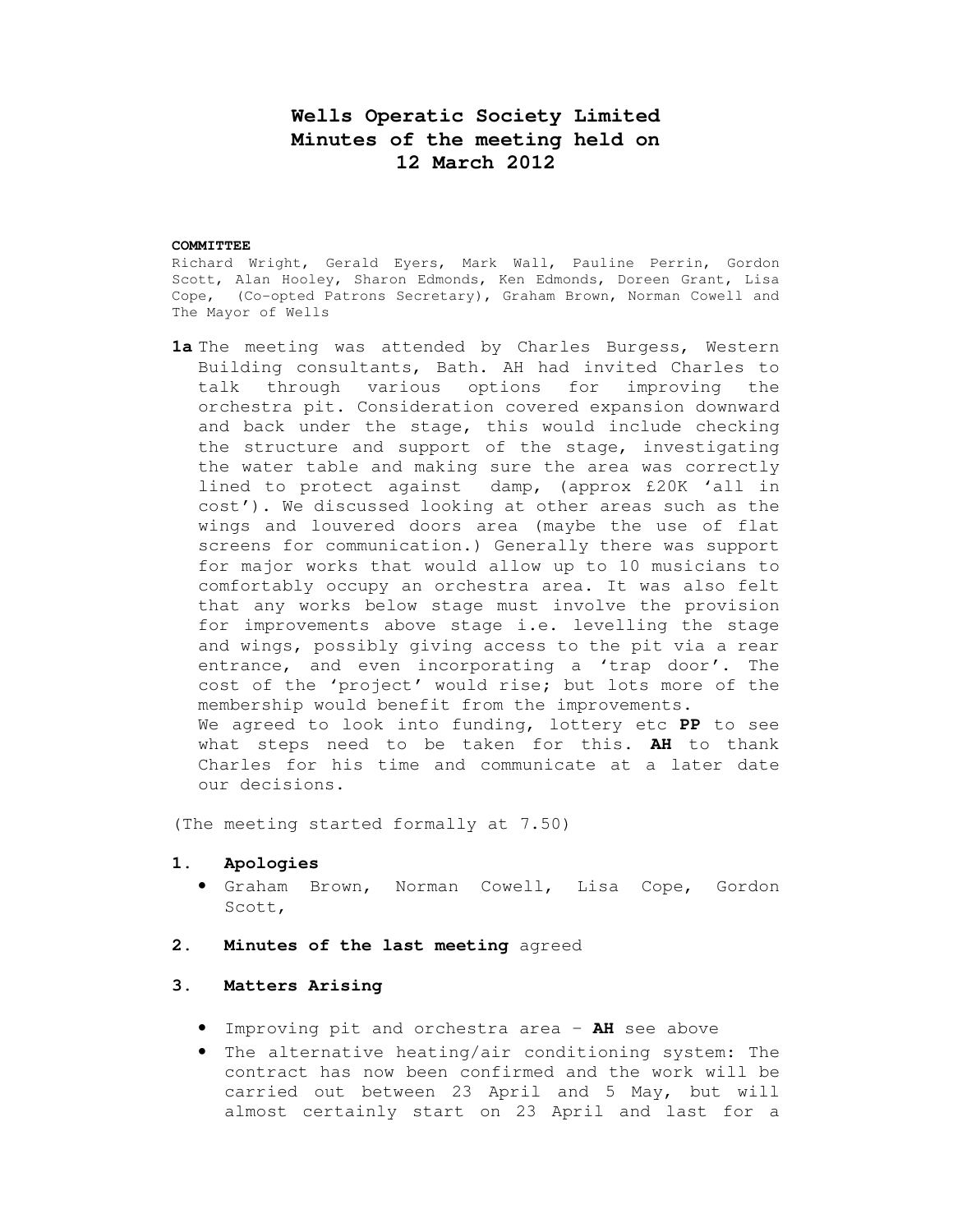week. **MW** is alright with this for preparatory work and for finishing off - **RW** ongoing **GE** to inform Sandy

- Outside bar door repairs **MW** ongoing
- Billboards to be made to fit posters obtained by GE – **MW** ongoing
- Lighting desk and window replacement **MW & GB**  ongoing
- Youth Theatre concerns **RW** Dates are now-Thursday 5th April - 6pm-8pm Sunday 6th May - 10am-12pm Sunday 3rd June - 10am-12pm Sunday 22nd July - 10am-12pm **DG** will take on the role as 'link' with the committee, she will support Sarah with admin tasks i.e. collecting money and sending out letters. **RW** to write to Sarah
- Patron's Secretary All discussions have now taken place – **GE & RW** ongoing
- Mothproofing the costume store quote received from Service Care (£1,145) as a one off treatment but pheromone treatment of £120 per year for two years and thereafter £60 per year would be necessary. Kate Hathway waiting for confirmation to proceed. Agreed
- Costume workshop feedback: doing well, lots of people involved and good clear out. Many thanks to Sarah and her team. ongoing
- Props workshop feedback: Vicky Orman has asked for a budget for plastic storage boxes and for permission to ask Angelo to build a long weapons cupboard and put in additional shelving and a filing cabinet for props storage. Agreed to £200 to support, boxes etc. ongoing

## **4. Correspondence**

- A request for work experience has been declined **RW**
- RW has written to Wells City Council asking for the cost of Wheeler's bill for air conditioning to be paid by them. ongoing
- Graham Brown has asked for approval to buy six 30 litre storage boxes for the lighting box. agreed £50
- Graham Brown has asked for confirmation now (if there is to be confirmation) that the Panto is recorded by Richard Harris for which he will charge members £15 each for a DVD (recorded HD). Agreed
- Gill Kerton has written to suggest that we increase Sandy's money. Agreed £10 an hour.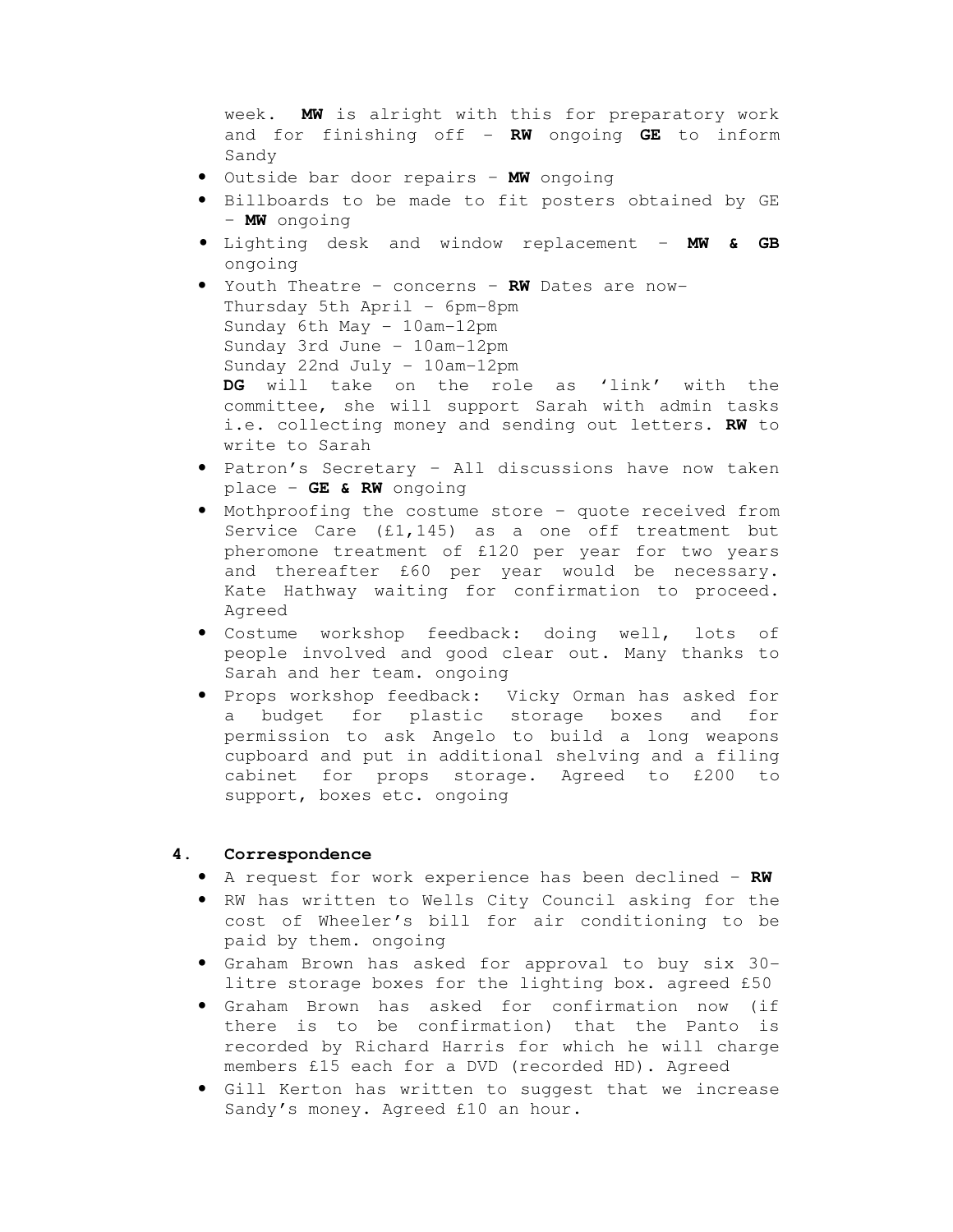• St Thomas Women's Fellowship would like help with a Jubilee Sing Along, on Wed  $6^{th}$  June. Details are on the notice board. Any volunteers to make direct contact.

## **5. Treasurer's Report – PP**

- Sale of shares with Barclays Bank. ongoing
- We have received confirmation that we have been awarded 15% discretionary grant for rates on top of the mandatory 80%. Many thanks to the City Council
- One Act Plays income £2307, expenditure £821.81 profit £1485.19. Very successful, many thanks to Doreen and Mark for their vision and hard work. There have been a large number of positive comments for members and audience. **RW** to send out a notice to all members asking for volunteers for a repeat next year.

## **6. Membership**

- New members Peter Carroll - ordinary passed Lucy Peters – child passed Harry Peters – child passed
- Patrons Arrangements with John Lover; President of Wells Rotary: RW has explained in full the proposals for sponsorship and JL is considering this at the next Rotary Club meeting in about a week's time. **RW** ongoing
- Dinner Dance dates and arrangements Friday  $25<sup>th</sup>$  May 7pm for 7:30pm start, formal dress code, seated started and sweet, buffet meal. The committee agreed to continue to subsidise this event. Tickets will be £17.50 **AH** ongoing
- AGM Friday 11 May 2012. **GE** to make arrangements and write to Mayor. Reports: Past Productions – Sharon Edmonds, Forthcoming Productions – Doreen Grant, Theatre Improvements etc – Mark Wall, Youth Theatre - Sarah Neale, Entertainment and Social report – Alan Hooley Catering arrangements - nibbles Sharon & Ken, - wine and drinks Alan. Many thanks.
- Sunday 20 May 3pm The Big Snap society photograph (bar open from 2pm). RW to email members, casual dress, **CS** to do rostrum and layout. KE to confirm photographer.
- New Patrons the feedback from the press article has been very good, with several new Patrons joining.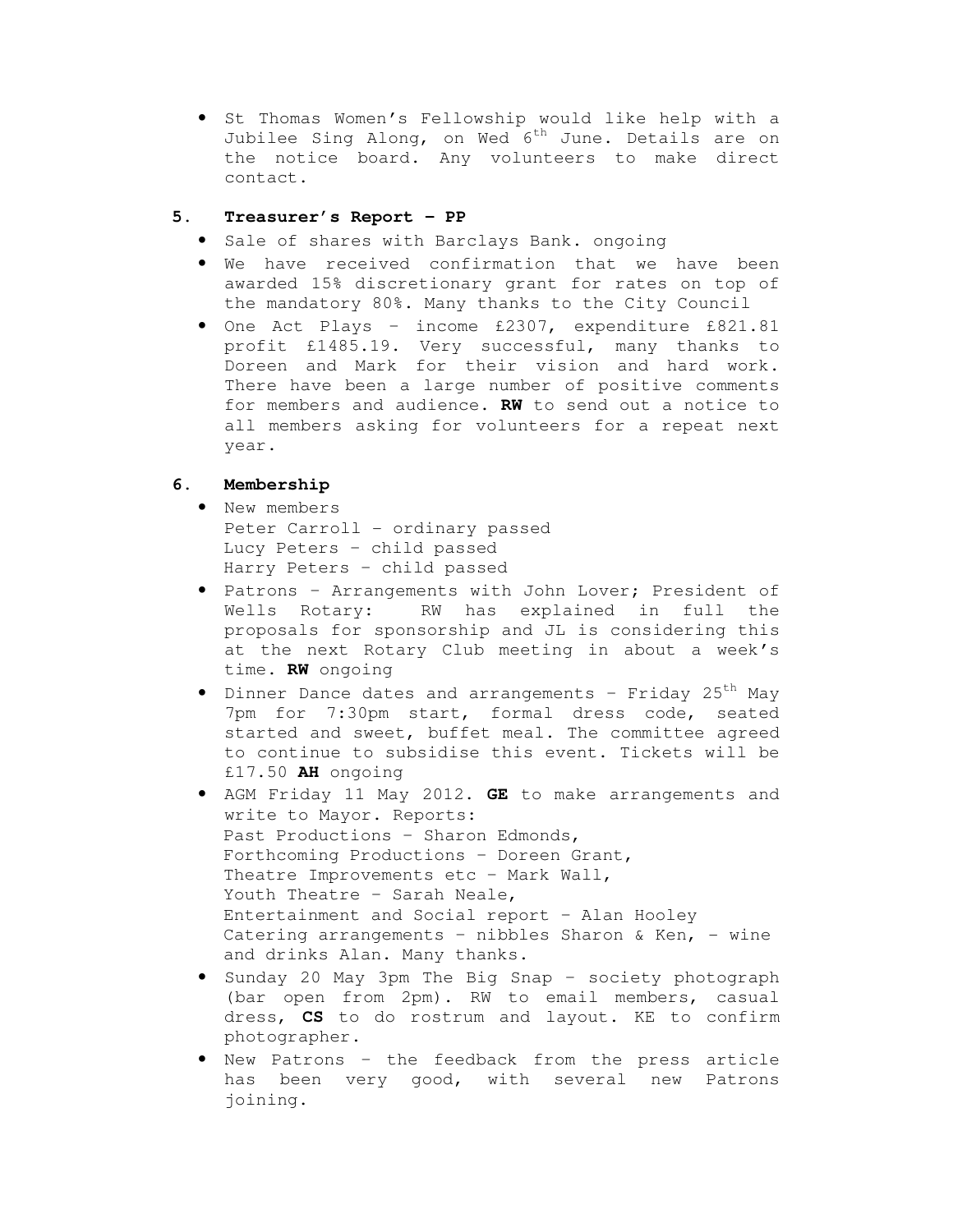- Arrangements for next Carnival Curry night There have been some concerns that the evening was becoming a little unmanageable in some areas. AH talked through some of the issues and suggested 4 areas of control that were needed; the sale of food tickets; the management of the door & guests; the bar and signing in; the preparation and serving of the food. Further discussion is needed before next November. It was agreed to purchase and use plastic cups for the evening. ongoing
- Sewing workshop the next one is 7 April
- Tina Eyers has volunteered to arrange a 'Big Lunch' for Sunday  $3^{rd}$  June – as part of the Jubilee Celebrations. She will get a team together.

## **7. Publicity**

- Fosse & Mendip News, **KE** tried to use these for the one act plays, but publication timings were not suitable, he will continue for the Sound of Music.
- Local Reach A5 community magazine ongoing **KE**
- **GE** outlined the request from Wells Museum. Details have been emailed out to members. Catherine Tucker and Catriona Eagle have volunteered to look into this. ongoing
- Arrangements for annual programme adverts are being arranged. **KE** ongoing.

## **8. Theatre Renovations**

- Downpipe **MW** ongoing
- Code lock on front door and remove crash bar **MW**  ongoing
- **MW** has concerns about the container and its use and organisation. **MW** to get a team together to look at options.

### **9. Production/Trifold/Hire**

- **Trifold GE**
- **Two One Act plays** reviewed, excellent
- **The Sound of Music 16-21 April 2012** Director **Gill Kerton,** MD – **Darren Kerton –** Choreographer – **Kim Fisher,** Producer – **Vicky Orman,** SM – **Chris Spray,**  Set design/ASM – **Catherine Tucker,** Programme and Publicity – **Katy Biggs and Mark O'Callaghan,**  Costumes – **Kate Hathway, Leslie Roach & Sophie Kerton,** Lighting – **Adam Killey and Rob Rogers,** Props – **Emma Longley**, Prompt – **Sue Kerton,** Rehearsal schedule **done**, Budget **done**, Ticket price **£12 and £9**  no concessions Friday and Saturday. The full cast were auditioned.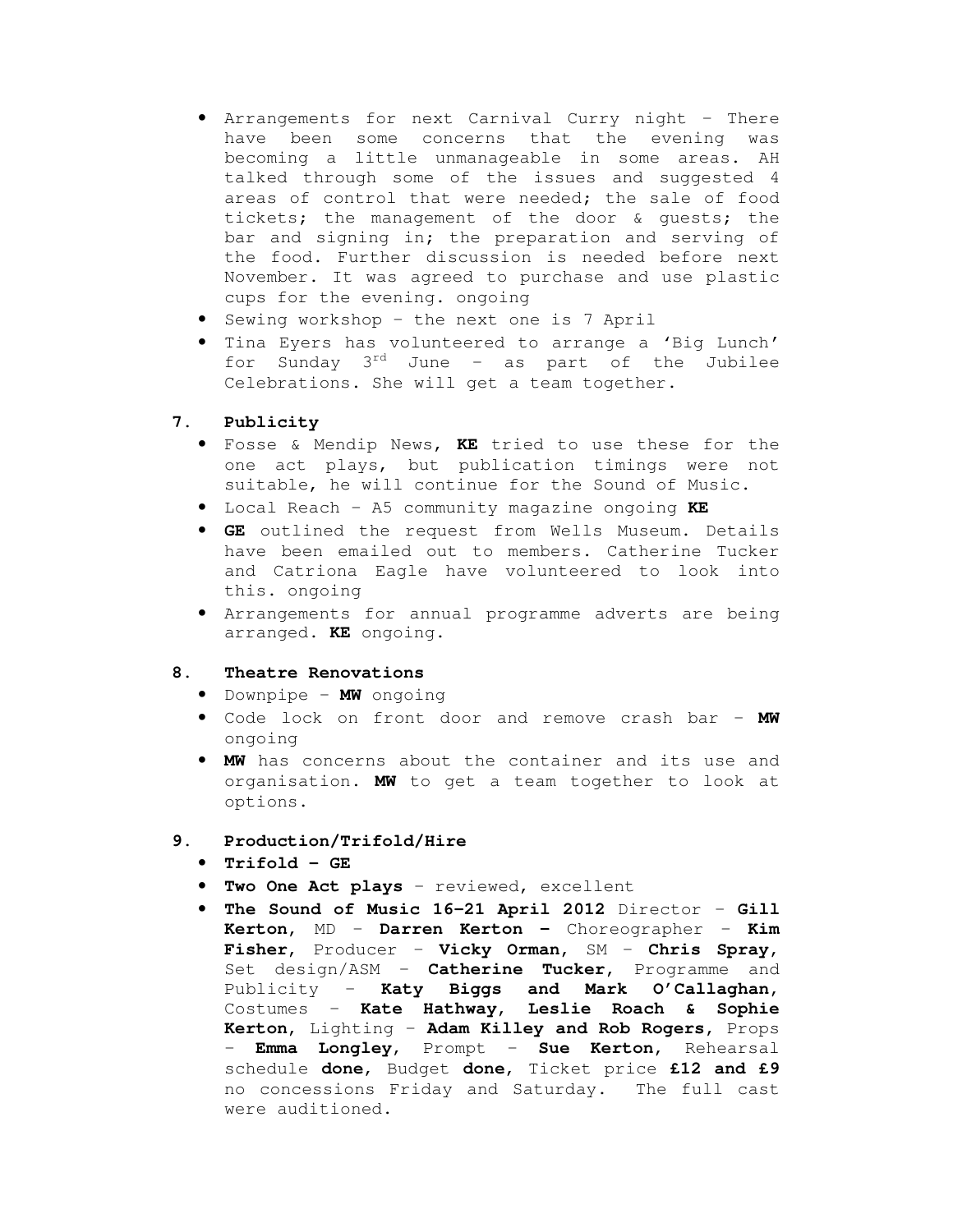- **Bristol Old Vic Cold Comfort Farm** 30 May 2012 confirmed – **RW, GE** FOH**, NC** to organise Box Office **Marcel and Jackie** FoH
- **Animal Farm, July 4-7 2012** Director **Lois Harbinson,** Producer – **RW,** SM and set design – **Catherine Tucker,** Programme **Sarah Kendall,** publicity – **KE & Sarah Kendall,** Costumes – **Louise Baker**, Lighting – **Pete Ross,** Props – **Charlie & Pat Watkins,**  Prompt – **Joanna Hartley,** Rehearsal schedule **done,**  Budget **done,** Ticket price **£9 & £7**
- **A Little Night Music Sept 5-8 2012** Director **Lois Harbinson,** MD – **Sheila Ross,** Choreographer **– Emma Boddy,** Producer – **Lucy Plant**, Programme and publicity – **?**, Stage Designer – **Catherine Tucker,**  Costumes – **Kate Hathway**, Lighting – **Graham Brown**, Props - ?, Prompt - ?, Rehearsal schedule **TBA,**  Budget **TBA,** Ticket price **TBA**
- **Rumpelstiltskin December 15-22 2012** written by **Vicky Orman, RW** Directing, **Vicky Orman** Producing, **Nick Barlow** MD, **Dave Papworth** SM, Lighting – **Graham Brown,** Sound – **Pete Ross,** Rehearsal Schedule **– TBA,**  Budget – **TBA,** Ticket Price – **TBA.**
- **Spring 2013** Anyone interested? Any ideas? Need to choose next meeting
- **Spring 2016** Ken Edmonds has suggested that we consider 'Kiss Me Kate' as this is the 400<sup>th</sup> year after Shakespeare's death. Other Shakespeare productions might also be considered for this year. **Ongoing.**

### **10. Training ntr**

#### **11. Show Reviews**

One Man, Two Guvnors, Adelphi Theatre London, **MW** very pantomime in places, eventually the 'not that strong' joke wears off. Richard Bean's updated version of Goldoni's comic classic. You're a Good Man Charlie Brown, comedy with music and lyrics by Clark Gesner, **DG, KE**, enjoyed it.

### **12. Any Other Business**

- **Sound of Music** wishes to use a haze machine for their production. Hire at £162 + VAT or buy at £590 + VAT (Chris Spray/Adam Killey). No provision was initially made for this in their budget. Agreed to fund the hire of this machine. Also,
- Agreed to purchase a new black gauze for Sound of Music **RW**